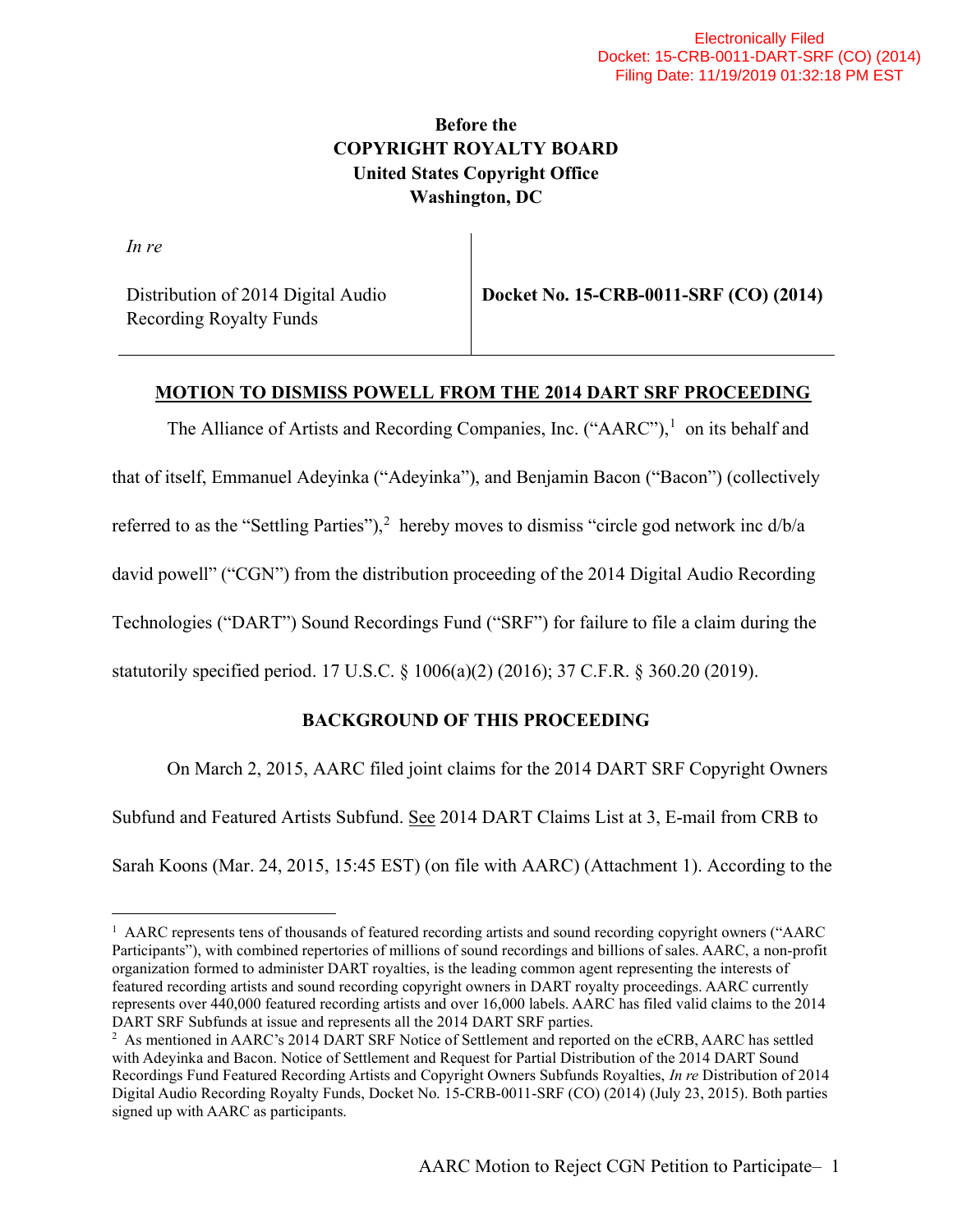records, CGN did not file a claim to the 2014 DART royalty. See 2014 DART Claims List.

On September 20, 2019, the Copyright Royalty Board ("CRB") announced commencement of a proceeding to determine the distribution of the remaining 2014 DART SRF royalties. Notice announcing commencement of paper proceeding, requesting Petitions to Participate, and allowing comments, In re Distribution of 2014 Digital Audio Recording Royalty Funds, Docket No. 15–CRB–0011 DART (SRF/CO) (2014), 84 Fed. Reg. 49,562 (Sept. 20, 2019) ("2014 Notice"). The 2014 Notice set October 21, 2019, as the due date for "interested copyright parties" to file Petitions to Participate ("PTP") with any applicable filing fees. Id.

AARC complied with the 2014 Notice by filing its PTP along with the one hundred and fifty dollars (\$150) filing fee on October 16, 2019. Alliance of Artists and Recording Companies, Petition to Participate, eCRB (Oct. 16, 2019), https://app.crb.gov/case/petitionToParticipate/7.

Although CGN had not filed a claim in 2015 to the 2014 DART royalty, he filed a PTP on September 27, 2019. [C]ircle god network inc d/b/a david powell, Petition to Participate, eCRB, https://app.crb.gov/case/petitionToParticipate/5; see also E-mail from eCRB to AARC Staff (Sept. 27, 2019, 13:02 EST) (on file with AARC).

#### LEGAL DISCUSSION

The Audio Home Recording Act of 1992 ("AHRA") sets forth the procedural requirements for DART SRF royalty distribution proceedings. Section 1006 provides that a critical prerequisite to establishing entitlement to royalty payments is that a party claiming entitlement "has filed a claim under section 1007." 17 U.S.C. § 1006(a)(2). To file a valid DART claim, an interested copyright party "shall file with the Copyright Royalty Judges a claim for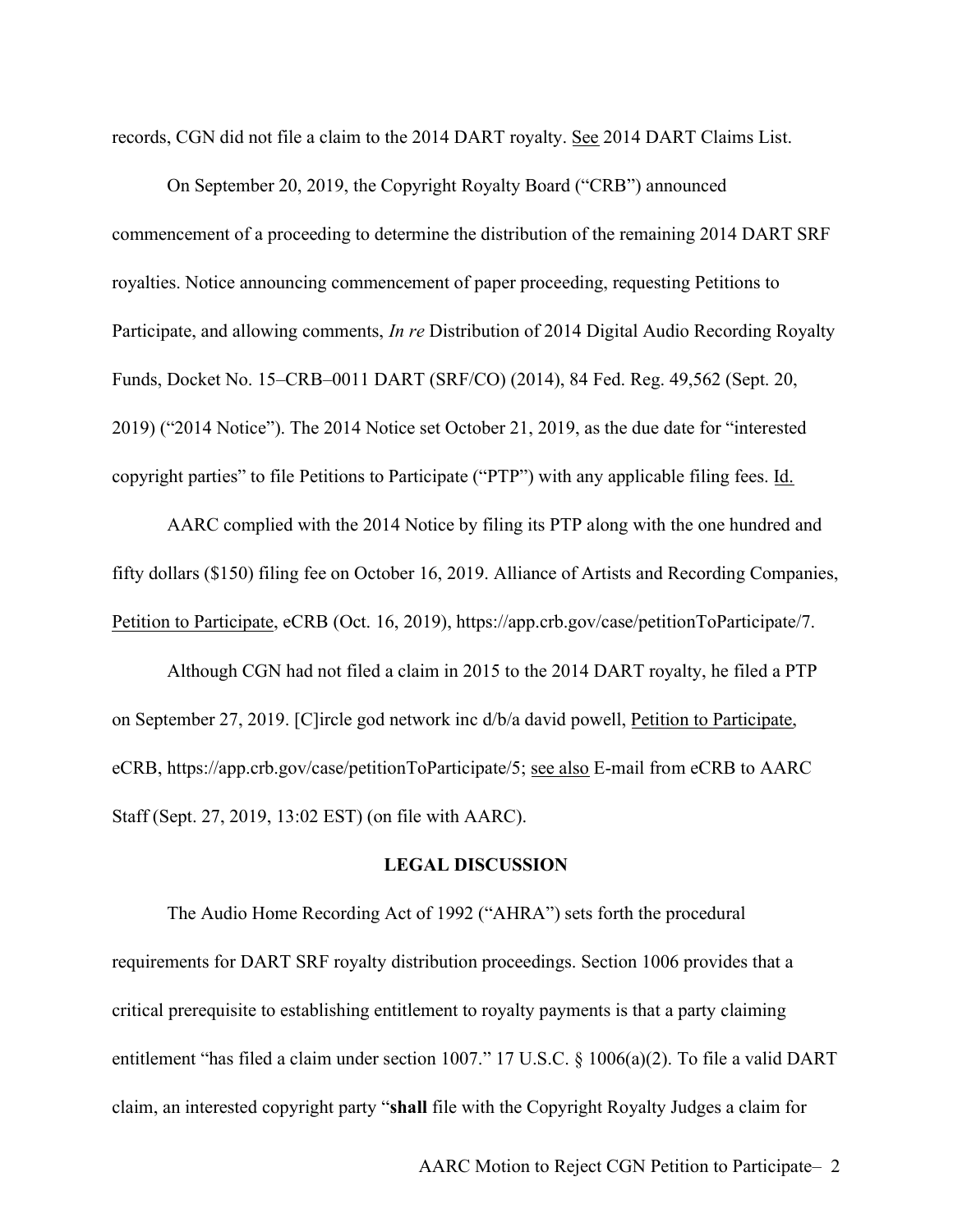payments collected during the preceding year" during the first 2 months of each calendar year. 17 U.S.C. § 1007(a)(1) (2016) (emphasis added). Filing a DART claim is a statutory prerequisite to participating in a distribution proceeding — the statute provides no exceptions. See generally 17 U.S.C. §§ 1003-1007 (2016).

The CRB's regulations governing DART proceedings echo this statutory requirement. Section 360.21(b) clearly states that "[n]o royalty payments for the previous calendar year will be distribute to any interested copyright party who has not filed a claim to those royalty payments during the January or February of the following calendar year." 37 C.F.R. § 360.21 (2019).

#### ARGUMENTS

CGN should be dismissed from the 2014 DART SRF distribution proceeding because it did not file a claim for the 2014 DART SRF royalty as required by the statute and regulations. See 17 U.S.C. § 1007(a)(1); 37 C.F.R. § 360.20. By failing to do so, CGN waived its right to establish entitlement to the 2014 DART SRF royalty payments as an Interested Copyright Party, and so, cannot now participate in the 2014 DART SRF distribution proceeding. Id.

According to the CRB records, AARC filed joint claims to the 2014 DART SRF royalty on behalf of its featured recording artists and sound recording copyright owners on March 2, 2015.<sup>3</sup> See 2014 DART Claims List at 3. However, as evidenced by the CRB's official records,

<sup>&</sup>lt;sup>3</sup> The CRB regulations also provide the method to compute the filing time. The last day of the filing period should be included "unless it is a Saturday, Sunday, Federal holiday, or a day on which the weather or other conditions render the Copyright Royalty Board's office inaccessible." 37 C.F.R. § 303.7(a)(3) (2019). The last day of the filing period to claim to the 2014 DART SRF, February 28, 2015, was a Saturday. Accordingly, the filing period should be extended to the next working day, which was March 2, 2015. Therefore, AARC filed its claim on time.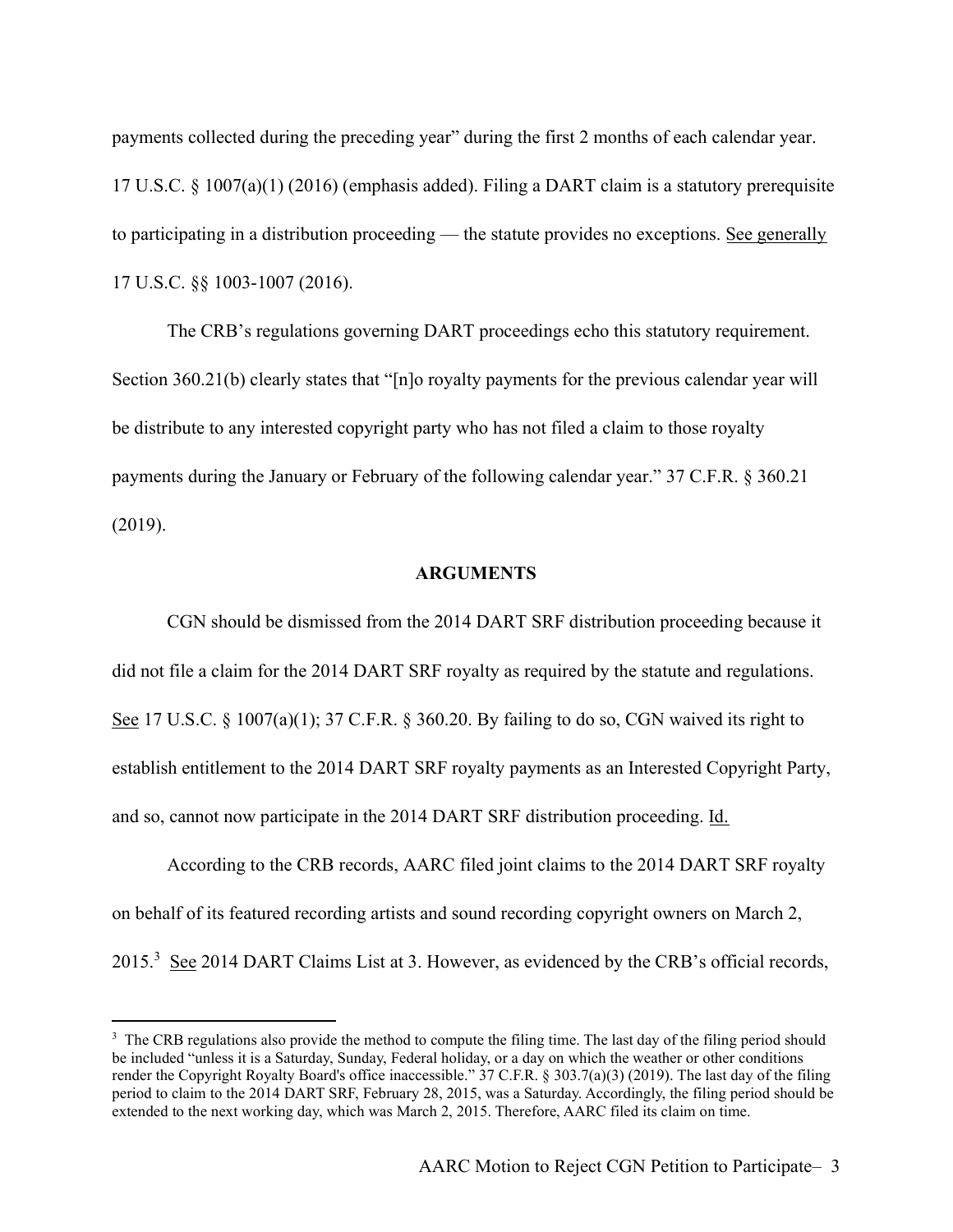neither CGN as a corporate entity nor David Powell as an individual filed a 2014 DART SRF claim. See Id.

Notably, the CRB has recognized in its previous decision in this 2014 DART SRF proceeding that neither CGN nor David Powell was a claimant in the proceeding. See Notice soliciting comments on motion for partial distribution, *In re Distribution* of 2014 Digital Audio Recording Royalty Funds, Docket No. 15-CRB-0011 DART SR (CO/FA) (2014), 80 Fed. Reg. 67,433 (Nov. 2, 2015) (where the CRB noted that AARC had settled with all the Featured Artist claimants except for Herman Kelly and all but four Copyright Owners claimants: Dr. Dwight Sanders, Eric Burns, Tajai Music, Inc., and Afterschool Publishing Company (affiliated with Herman Kelly). The Judges also noted that they had since dismissed the claims of Dr. Sanders and Mr. Burns. No mention was made of CGN or David Powell); see also Motion in Support of Settling Claimants' Notice of Settlement and Request for Partial Distribution of the 2014 DART Sound Recordings Fund Featured Recording Artists and Copyright Owners Subfunds Royalties, In re Distribution of 2014 Digital Audio Recording Royalty Funds, Docket No. 15-CRB-0011 DART SR (CO/FA) (2014) (Dec. 2, 2015) (identifying the claimants in this proceeding as AARC, Emmanuel Adeyinka, and Benjamin Bacon (settling claimants), and Herman Kelly, Tajai Music, Inc., and Afterschool Publishing Company (non-settling claimants)); Order Granting AARC's Request for Partial Distribution of Royalties from the 2014 DART Sound Recordings Fund, In re Distribution of 2014 Digital Audio Recording Royalty Funds, Docket No. 15-CRB-0011 DART SR (CO/FA) (2014) (Jan. 21, 2016) (recognizing that AARC has settled with certain claimants in this proceeding, but neither CGN nor David Powell were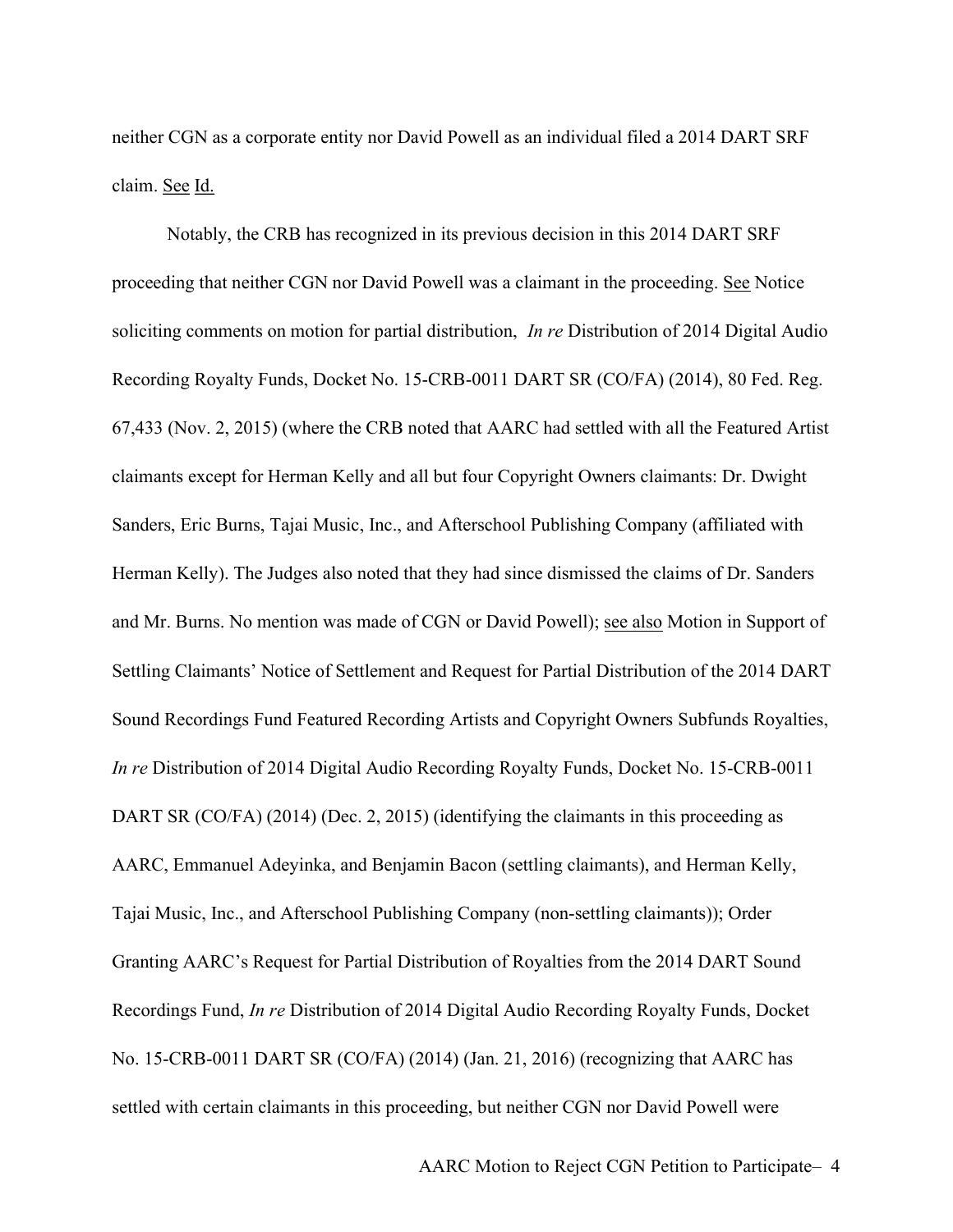included as a settling party or a non-settling party, and granting partial distribution to the settling claimants). Nowhere in the CRB's records or AARC's filings is CGN nor David Powell listed as a claimant.

#### **CONCLUSION**

For all the foregoing reasons, AARC respectfully requests the rejection of CGN's Petition to Participate and the dismissal of CGN from the 2014 DART SRF distribution proceeding.

WHEREFORE, in view of the foregoing, AARC respectfully requests the dismissal of CGN from the 2014 DART SRF distribution proceeding.

> Respectfully submitted, On Behalf of AARC

/s/Linda R. Bocchi, Esq. Linda R. Bocchi, Esq. DC BAR # 338012 VA BAR # 77599 Executive Director Alliance of Artists and Recording Companies 700 N. Fairfax Street, Suite 601 Alexandria, VA 22314 (703) 535-8101 (phone) (703) 535-8105 (facsimile) lbocchi@aarcroyalties.com

November 19, 2019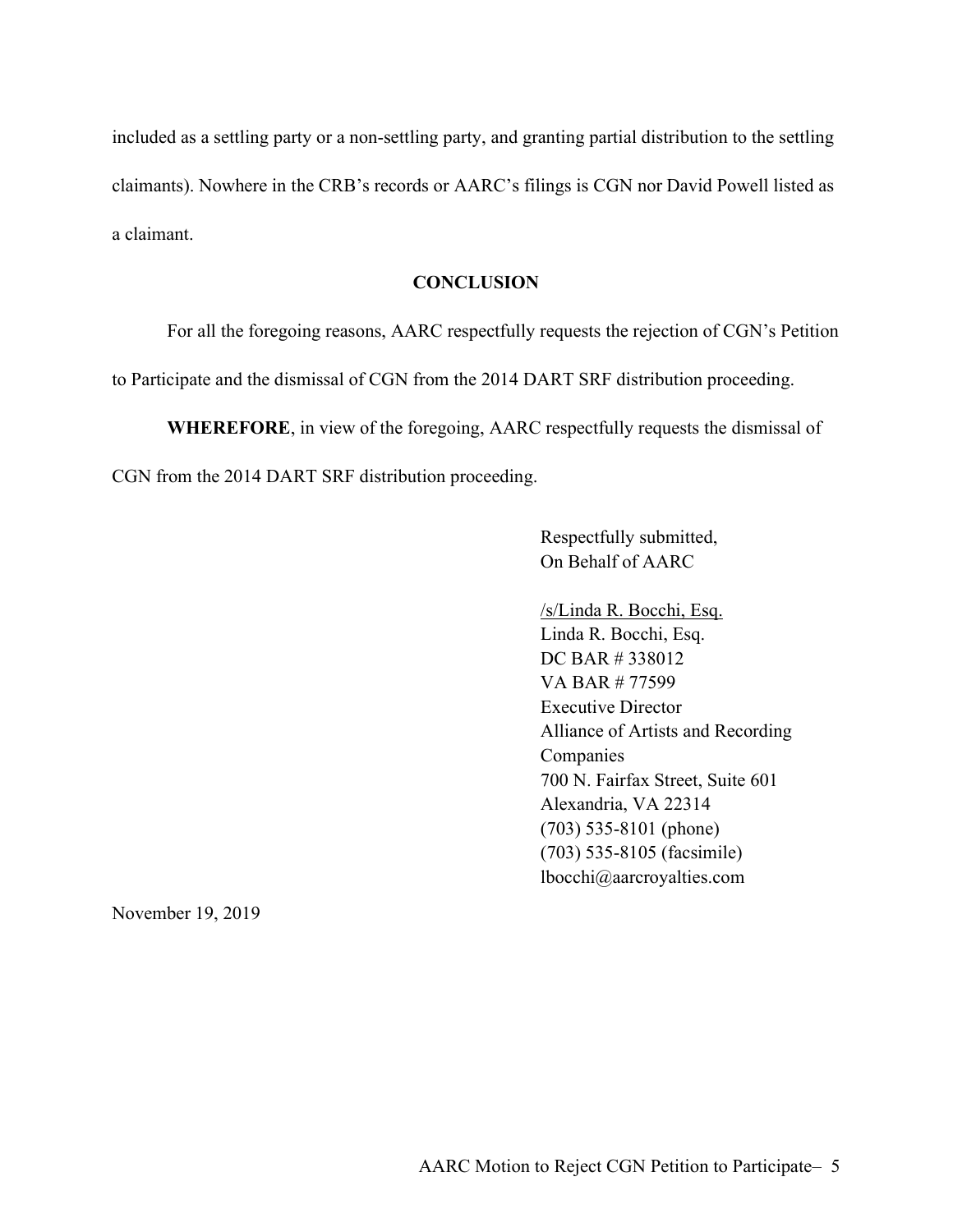In the Matter of Distribution of 2007-2011 Digital Audio Recording Royalty Funds CONSOLIDATED Docket No. 2008-3 CRB DD (2007-2011 SRF) AARC Direct Case

# ATTACHMENT 1

2014 DART Claims List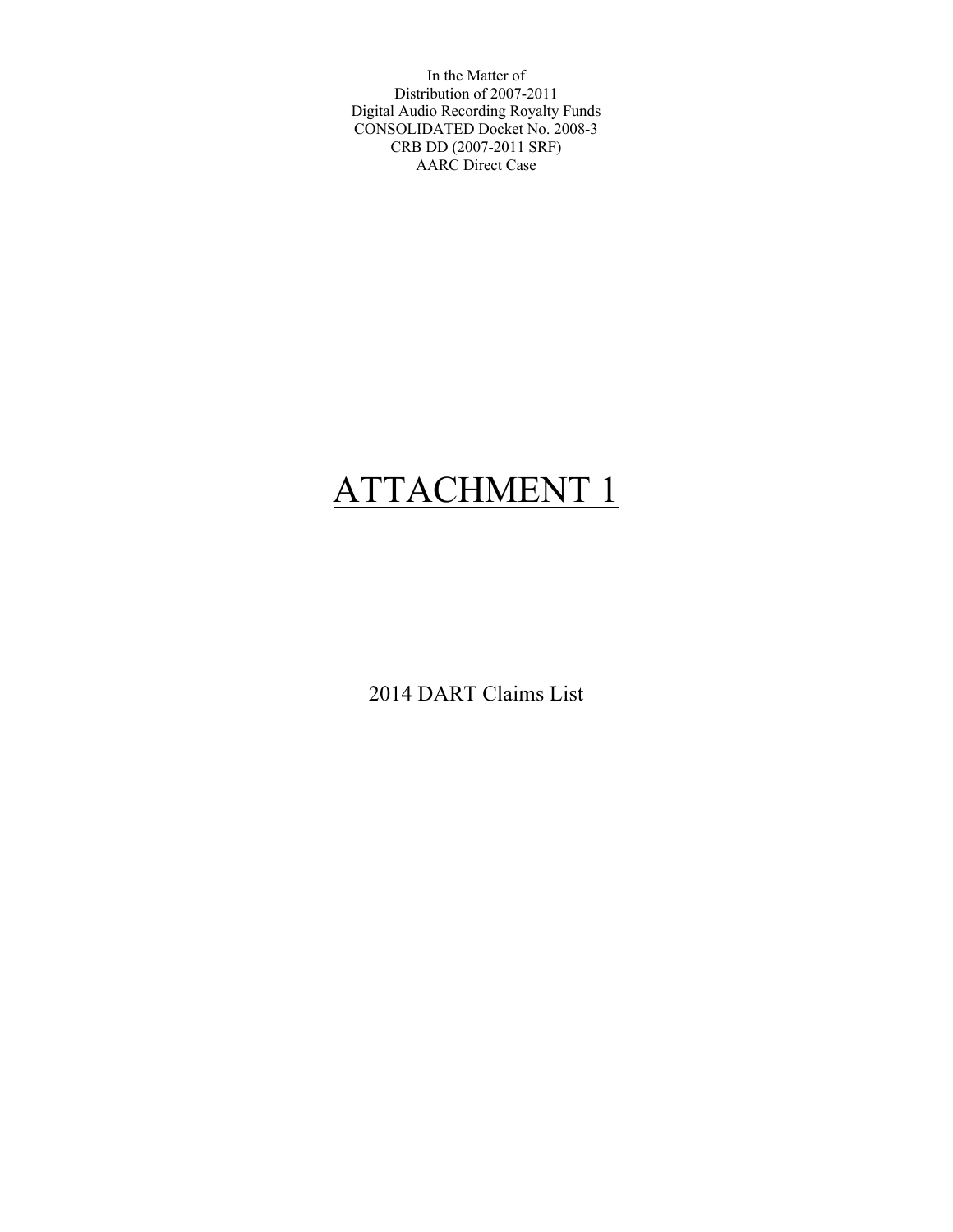| Claim<br>No. | <b>Date</b><br>Received | <b>Filing Status</b><br>Single/Joint | <b>Filer's Information</b><br><b>Interested Party(IP)/</b><br><b>Authorized</b><br><b>Representative (AR)</b> | <b>Filers Address</b>        | <b>Contact Name</b>      | Phone No.    | <b>Email</b>         |
|--------------|-------------------------|--------------------------------------|---------------------------------------------------------------------------------------------------------------|------------------------------|--------------------------|--------------|----------------------|
|              |                         |                                      |                                                                                                               |                              |                          |              |                      |
|              |                         |                                      | AR of IP: Emmanuel                                                                                            |                              |                          |              |                      |
|              |                         |                                      | Adeyinka; Sound                                                                                               |                              |                          |              |                      |
|              |                         |                                      | <b>Recording Fund: Copyright</b>                                                                              | 10811 Richmond Avenue        |                          |              | primetimerecording   |
| $\mathbf{1}$ | 1/15/2015               | Joint                                | <b>Owners Subfund</b>                                                                                         | Houston, TX 77042            | <b>Emmanuel Adeyinka</b> | 832-554-6736 | production@gmail.com |
|              |                         |                                      |                                                                                                               |                              |                          |              |                      |
|              |                         |                                      | <b>AR:Emmanuel Adeyinka:</b>                                                                                  |                              |                          |              |                      |
|              |                         |                                      | <b>Sound Recordings Fund:</b>                                                                                 |                              |                          |              |                      |
|              |                         |                                      | <b>Copyright Owners</b>                                                                                       | 10811 Richmond Avenue        |                          |              | primetimerecording   |
| $\mathbf{2}$ | 1/16/2015               | Single                               | <b>Subfund</b>                                                                                                | Houston, TX 77042            | <b>Emmanuel Adeyinka</b> | 832-554-6746 | production@gmail.com |
|              |                         |                                      | IP: Eugene Curry: Musical                                                                                     |                              |                          |              |                      |
|              |                         |                                      | <b>Works Fund: Publishers</b>                                                                                 | 4000 Gypsy Lane, #245        |                          |              |                      |
| 3            | 1/29/2015               | Single                               | Subfund                                                                                                       | Philadelphia, PA 19129       | <b>Eugene Curry</b>      | 215-843-8261 | light1@voicenet.com  |
|              |                         |                                      | IP: Tajai Music Inc: Sound                                                                                    |                              |                          |              |                      |
|              |                         |                                      | <b>Recordings Fund:</b>                                                                                       |                              |                          |              |                      |
|              |                         |                                      | <b>Copyright Owners</b>                                                                                       | 4000 Gypsy Lane, #245        |                          |              |                      |
| 4            | 1/29/2015               | Single                               | Subfund                                                                                                       | Philadelphia, PA 19129       | Tajai Music In.          | 215-843-8261 | light1@voicenet.com  |
|              |                         |                                      | IP: Eugene Curry: Musical                                                                                     |                              |                          |              |                      |
|              |                         |                                      | <b>Works Fund: Writers</b>                                                                                    | 4000 Gypsy Lane, #245        |                          |              |                      |
| 5            | 1/29/2015               | Single                               | Subfund                                                                                                       | Philadelphia, PA 19129       | <b>Eugene Curry</b>      | 215-843-8261 | light1@voicenet.com  |
|              |                         |                                      | IP: Eric N. Burns: Sound                                                                                      |                              |                          |              |                      |
|              |                         |                                      | <b>Recordings Fund:</b>                                                                                       |                              |                          |              |                      |
|              |                         |                                      | <b>Copyright Owners</b>                                                                                       | <b>16568 Coriander Place</b> |                          |              |                      |
| 6            | 1/29/2015               | Single                               | Subfund                                                                                                       | Fontana, CA 92337            | <b>Eric N. Burns</b>     | 909-427-0802 | ericeman8@aol.com    |
|              |                         |                                      | <b>IP: Broadcast Music Inc:</b>                                                                               | <b>7 World Trade Center</b>  |                          |              |                      |
|              |                         |                                      | <b>Musical Works Fund:</b>                                                                                    | <b>250 Greenwich Street</b>  |                          |              |                      |
| 7            | 2/2/2015                | Joint                                | <b>Publishers Subfund</b>                                                                                     | NewYork, NY 10007            | <b>Stuart Rosen</b>      | 212-220-3153 | srosen@bmi.com       |
|              |                         |                                      | <b>IP: Broadcast Music Inc:</b>                                                                               | <b>7 World Trade Center</b>  |                          |              |                      |
|              |                         |                                      | <b>Musical Works Fund:</b>                                                                                    | <b>250 Greenwich Street</b>  |                          |              |                      |
| 8            | 2/2/2015                | Joint                                | <b>Writers Subfund</b>                                                                                        | NewYork, NY 10007            | <b>Stuart Rosen</b>      | 212-220-3153 | srosen@bmi.com       |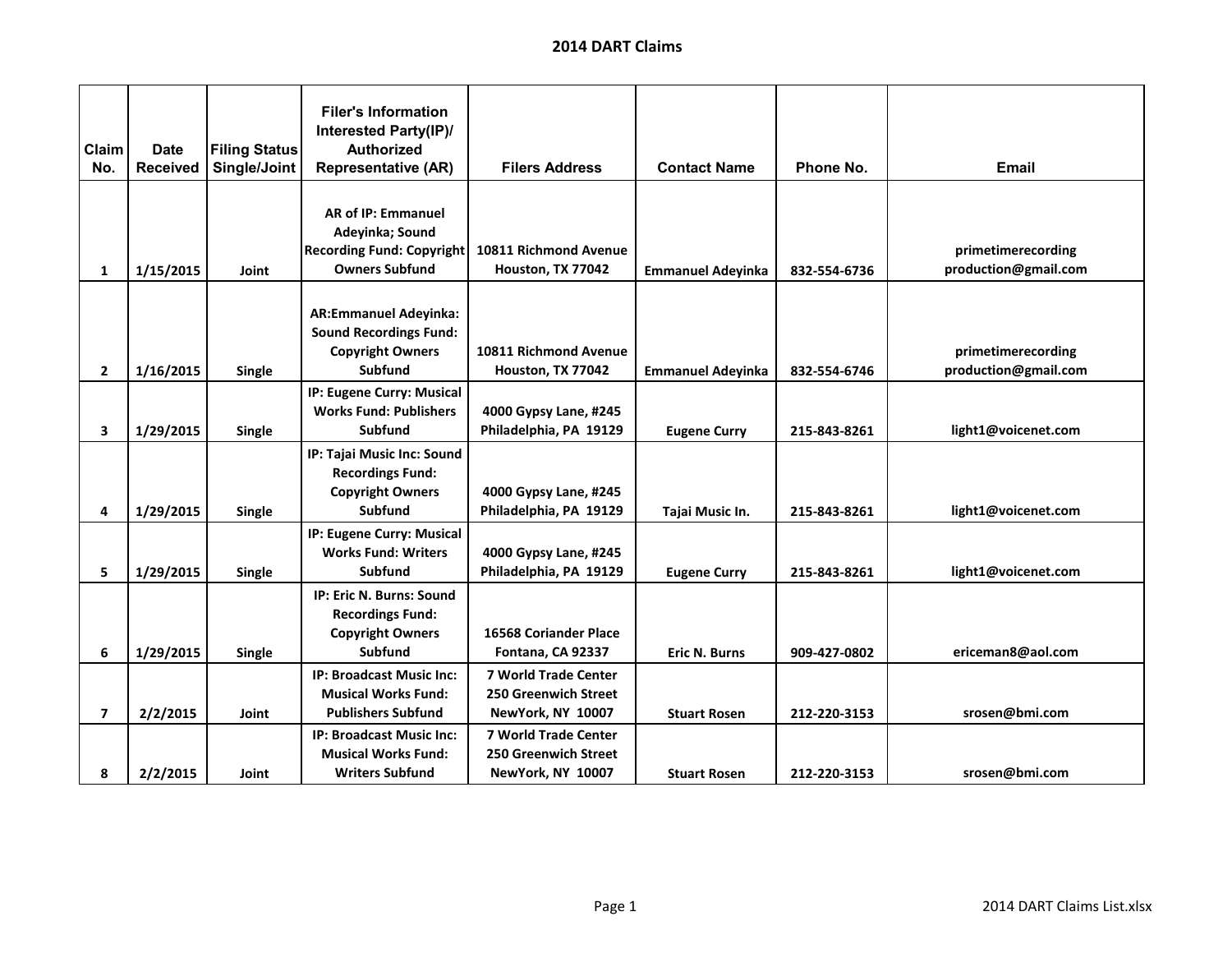|    |           |              | AR/IP: Dr. Dwight                |                                        |                        |              |                            |
|----|-----------|--------------|----------------------------------|----------------------------------------|------------------------|--------------|----------------------------|
|    |           |              | <b>Sanders: Sound</b>            |                                        |                        |              |                            |
|    |           |              | <b>Recordings Fund:</b>          |                                        |                        |              |                            |
|    |           |              | <b>Copyright Owners</b>          | 1775 Monterey Court,                   |                        |              |                            |
| 9  | 2/11/2015 | Single       | <b>Subfund</b>                   | 2201 C. Street NW                      | Dr. Dwight Sanders     | 6146013248   | us47700868309@gmail.com    |
|    |           |              |                                  |                                        |                        |              |                            |
|    |           |              | IP: American Society of          |                                        |                        |              |                            |
|    |           |              | <b>Composers, Authors and</b>    |                                        |                        |              |                            |
|    |           |              | <b>Publishers: Musical Works</b> | <b>One Lincoln Plaza</b><br><b>New</b> |                        |              |                            |
| 10 | 2/18/2015 | Joint        | <b>Fund: Publishers Subfund</b>  | <b>York, NY 10023</b>                  | <b>Samuel Mosenkis</b> | 212-621-6450 | smosenkis@ascap.com        |
|    |           |              |                                  |                                        |                        |              |                            |
|    |           |              |                                  |                                        |                        |              |                            |
|    |           |              | IP: American Society of          |                                        |                        |              |                            |
|    |           |              | <b>Composers, Authors and</b>    |                                        |                        |              |                            |
|    |           |              | <b>Publishers: Musical Works</b> | One Lincoln Plaza<br><b>New</b>        |                        |              |                            |
| 11 | 2/18/2015 | Joint        | <b>Fund: Writers Subfund</b>     | <b>York, NY 10023</b>                  | <b>Samuel Mosenkis</b> | 212-621-6450 | smosenkis@ascap.com        |
|    |           |              |                                  |                                        |                        |              |                            |
|    |           |              | AR: The Harry Fox Agency,        |                                        |                        |              |                            |
|    |           |              | <b>Inc.: Musical Works Fund:</b> | 40 Wall Street, 6th Floor              |                        |              |                            |
| 12 | 2/23/2015 | <b>JOINT</b> | <b>Publishers Subfund</b>        | New York, NY 10005                     | Jennie Ingram          | 212-922-3238 | jingram@harryfox.com       |
|    |           |              |                                  |                                        |                        |              |                            |
|    |           |              | AR: The Harry Fox Agency,        |                                        |                        |              |                            |
|    |           |              | <b>Inc.: Musical Works Fund:</b> | 40 Wall Street, 6th Floor              |                        |              |                            |
| 13 | 2/23/2015 | Joint        | <b>Writers Subfund</b>           | <b>New York, NY 10005</b>              | Jennie Ingram          | 212-922-3238 | jingram@harryfox.com       |
|    |           |              | IP: SESAC, Inc: Musical          | 152 West Street.<br>57th               |                        |              |                            |
|    |           |              | <b>Works Fund: Publishers</b>    | Floor<br>New York,                     |                        |              |                            |
| 14 | 2/26/2015 | <b>JOINT</b> | <b>Subfund</b>                   | NY 10019                               | <b>John Beiter</b>     | 212-586-3450 | jbeiter@shackelfordlaw.net |
|    |           |              | IP: SESAC, Inc: Musical          | 152 West Street,<br><b>57th</b>        |                        |              |                            |
|    |           |              | <b>Works Fund: Writers</b>       | Floor<br>New York,                     |                        |              |                            |
| 15 | 2/26/2015 | <b>JOINT</b> | <b>Subfund</b>                   | NY 10019                               | <b>John Beiter</b>     | 212-586-3450 | jbeiter@shackelfordlaw.net |
|    |           |              |                                  |                                        |                        |              |                            |
|    |           |              | IP: Herman Kelly: Sound          |                                        |                        |              |                            |
|    |           |              | <b>Recordings Fund: Featured</b> | P. O. Box 14157                        |                        |              |                            |
| 16 | 2/26/2015 | Single       | <b>Artist Subfund</b>            | Detroit, MI 48214-0157                 | <b>Herman Kelly</b>    | 313-945-6186 | hermankelly@att.net        |
|    |           |              |                                  |                                        |                        |              |                            |
|    |           |              | IP: AfterSchool Publishing       |                                        |                        |              |                            |
|    |           |              | co: Sound Recordings             |                                        |                        |              |                            |
|    |           |              | <b>Fund: Copyright Owners</b>    | P. O. Box 14157                        |                        |              |                            |
| 17 | 2/26/2015 | single       | Subfund                          | Detroit, MI 48214-0157                 | <b>Herman Kelly</b>    | 313-945-6186 | hermankelly@att.net        |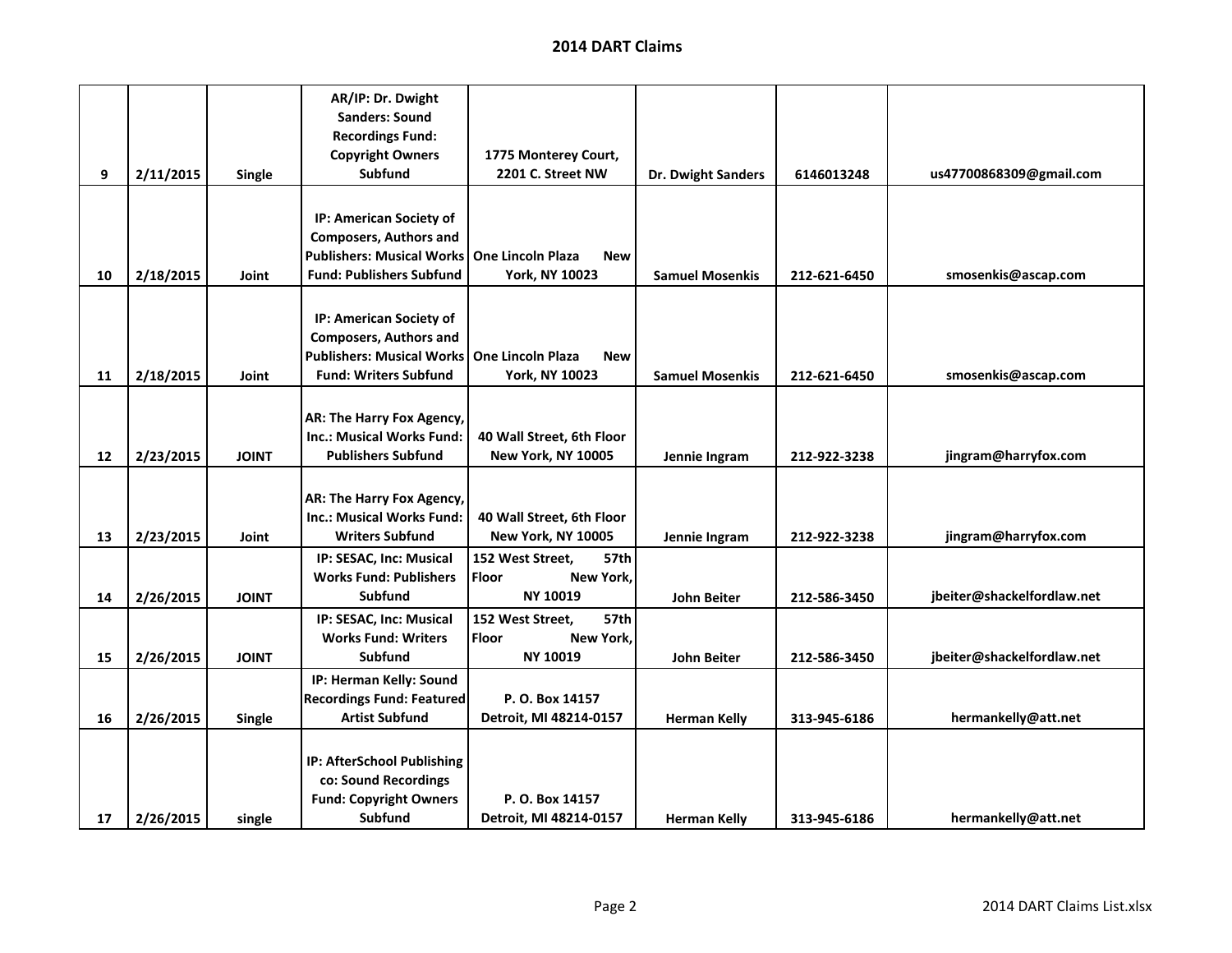|    |           |              | IP: Herman Kelly: Musical            |                              |                       |              |                               |
|----|-----------|--------------|--------------------------------------|------------------------------|-----------------------|--------------|-------------------------------|
|    |           |              | <b>Works Fund: Writers</b>           | P. O. Box 14157              |                       |              |                               |
| 18 | 2/26/2015 | Single       | Subfund                              | Detroit, MI 48214-0157       | <b>Herman Kelly</b>   | 313-945-6186 | hermankelly@att.net           |
|    |           |              |                                      |                              |                       |              |                               |
|    |           |              | IP: AfterSchool Publishing           |                              |                       |              |                               |
|    |           |              | <b>Company: Musical Works</b>        | P. O. Box 14157              |                       |              |                               |
| 19 | 2/26/2015 | Single       | <b>Fund: Publishers Subfund</b>      | Detroit, MI 48214-0157       | <b>Herman Kelly</b>   | 313-945-6186 | hermankelly@att.net           |
|    |           |              | IP: Benjamin B. Bacon:               |                              |                       |              |                               |
|    |           |              | <b>Sound Recordings Fund:</b>        |                              |                       |              |                               |
|    |           |              | <b>Copyright Owners</b>              | 139 McIntyre Street          |                       |              |                               |
| 20 | 2/26/2015 | Single       | <b>Subfund</b>                       | Savanah, GA 31415-1915       | <b>Benjamin Bacon</b> | 912-596-3814 | benjamin@planespacedesign.com |
|    |           |              | Both IP & AR: Alliance of            |                              |                       |              |                               |
|    |           |              | <b>Artistist and Recording</b>       |                              |                       |              |                               |
|    |           |              | <b>Companies: Sound</b>              |                              |                       |              |                               |
|    |           |              | <b>Recordings Fund:</b>              | 700 N. Fairfax Street, Suite |                       |              |                               |
|    |           |              | <b>Copyright Owners</b>              | 601<br>Alexandria, VA        |                       |              |                               |
| 21 | 3/2/2015  | <b>JOINT</b> | <b>Subfund</b>                       | 22314                        | Linda Bocchi          | 703-535-8101 | lbocchi@aarcroyalties.com     |
|    |           |              | Both IP & AR: Alliance of            |                              |                       |              |                               |
|    |           |              | <b>Artistist and Recording</b>       |                              |                       |              |                               |
|    |           |              | <b>Companies: Sound</b>              | 700 N. Fairfax Street, Suite |                       |              |                               |
|    |           |              | <b>Recordings Fund: Featured 601</b> | Alexandria, VA               |                       |              |                               |
| 22 | 3/2/2015  | <b>JOINT</b> | <b>Artist Subfund</b>                | 22314                        | Linda Bocchi          | 703-535-8101 | lbocchi@aarcroyalties.com     |
|    |           |              | IP: FBC Publishing LLC:              |                              |                       |              |                               |
|    |           |              | <b>Musical Works Fund:</b>           | 999 Dill Avenue              |                       |              |                               |
| 23 | 3/1/2015  | Single       | <b>Publishers Subfund</b>            | Atlanta, GA 30310            | <b>Erica Parrott</b>  | 404-436-5099 | fbcpublishing@yahoo.com       |
|    |           |              | IP: FBC Publishing LLC:              |                              |                       |              |                               |
|    |           |              | <b>Musical Works Fund:</b>           | 999 Dill Avenue              |                       |              |                               |
| 24 | 3/1/2015  | Single       | <b>Writers Subfund</b>               | Atlanta, GA 30310            | <b>Erica Parrott</b>  | 404-436-5099 | fbcpublishing@yahoo.com       |
|    |           |              |                                      |                              |                       |              |                               |